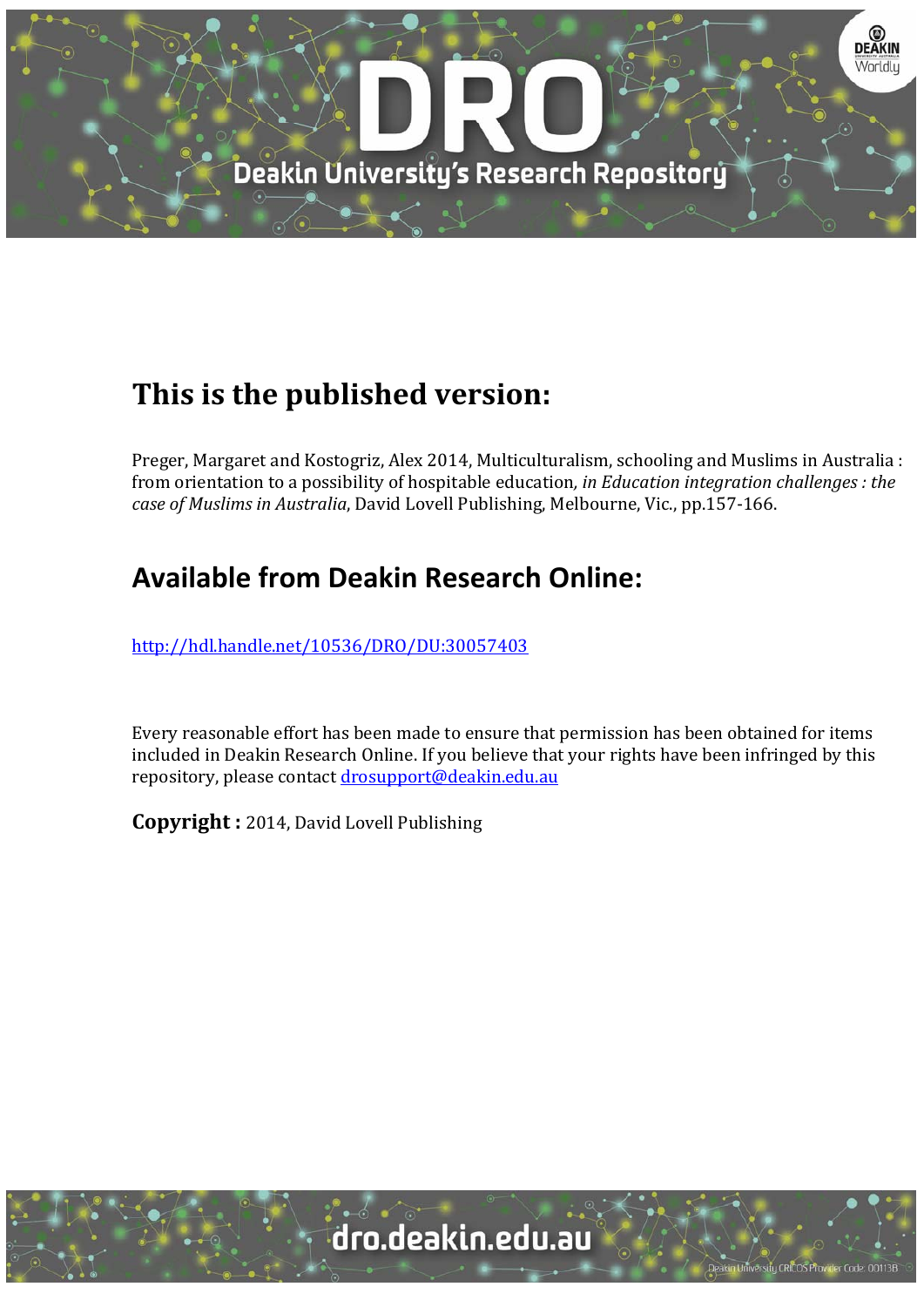### **Multiculturalism, Schooling and Muslims in Australia**

### **From Orientalism to a possibility of hospitable education**

## **Margaret Perger & Alex Kostogriz**

#### **Introduction**

Multicultural nation-states are currently faced with serious questions about the education of their citizens. One of them is the value of diversity, and of the cultural, linguistic and cognitive pluralism that differences contribute to the schooling of all students. The history of schooling in Australia, of its governance and curricular organization, has always been marked by shifting perceptions and representations of difference, depending on how its value has been conceived. When conflicts between values occur, choices about education have to be made. These are political choices between recognition and misrecognition, inclusion and exclusion, democracy and coercion, homogenization and pluralism. Whatever the choice, educational decisionmaking has always been justified on various political grounds, but underneath all these justifications, functions the will to power and sovereignty and a desire for a homogeneous community. The moment of decision about what kind of knowledge all students should acquire, what kind of meanings should be valued, and what kind of values should be meaningful for all in a multicultural state, is a moment of judgement that involves crisis and antagonism, as well as struggle, contestation and negotiation (Critchley, 1999). The question of politics in education is necessarily, in a Derridian sense, an *aporia* of choice that is inherent in the multiplicity of options.

Often decisions about education are deduced from a position that includes a principle or understanding of what it means to be with others and how others are perceived. That is to say, a decision is deduced from the principle of *ipseity*  a position of indivisible, unshaken and unlimited power of self-identity  $-$  from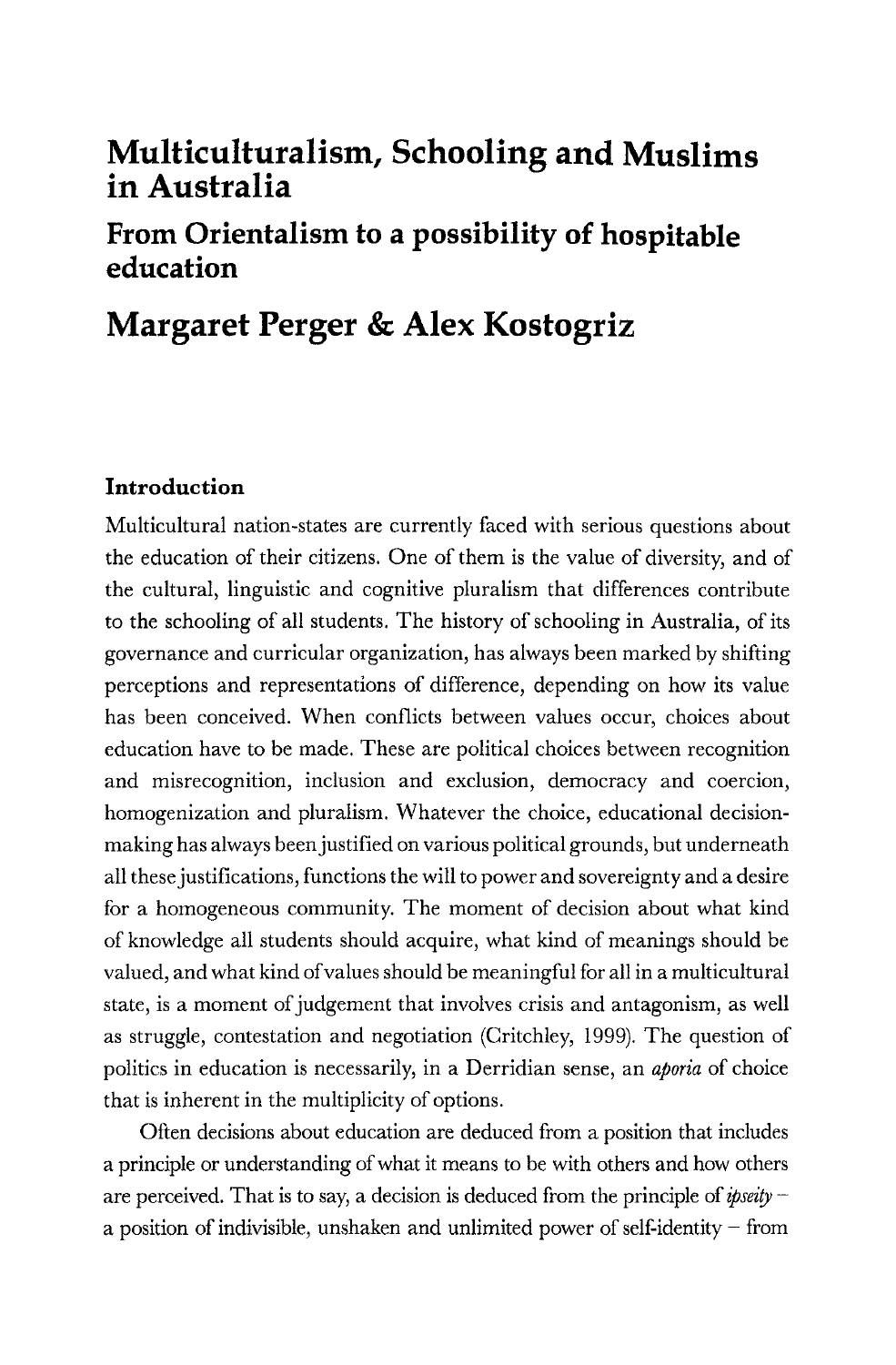which differences are perceived and through which a nation-state, for instance, distances itself from otherness (Naas, 2008). New and already settled migrants, in this regard, can be perceived as a threat to the sovereign power and this triggers political technologies of strengthening a sense of control, mastery and authority by the state. Education is one of these technologies that the state relies upon to control not only what all citizens need to know but also their identities and values, thereby transforming differences into sameness or positioning those who have deep-seated differences as more alien than they have been before and radicalising them.

Some while back, in the lead-up to major educational reforms, the then Treasurer Peter Costello delivered a notoriously famous speech to the Sydney Institute, attacking 'mushy multiculturalism' and forcing Muslims to honour Australian values or face the prospect of being kicked out. Costello said:

Before entering a mosque visitors are asked to take off their shoes. This is a sign of respect. If you have a strong objection to walking in your socks don't enter the mosque. Before becoming an Australian you will be asked to subscribe to certain values. If you have strong objection to those values don't come to Australia (Costello, 2006, p. 82).

A number of political steps have been taken since that time to emphasize values education in Australian schools. Schools have been obliged to articulate their mission statements and ensure values are incorporated into school policies and teaching programs across the key learning areas. Many schools have interpreted this approach as a systematic way of teaching Australian values, reinforcing them explicitly through all areas of the curriculum by displaying posters promoting values, celebrating Australian cultural events such as Australia Day and ANZAC Day and singing the National Anthem. Other schools have put emphasis on the building of intercultural understanding and raising awareness of religious and cultural differences (see Erebus International, 2006). As a consequence, values education has been directly linked to quality teaching, with the aim of developing tolerance and social cohesion. Some examples of practices have included inter-school cooperation to reduce the potential isolation and alienation of Islamic youth, working with Islamic schools to build the acceptance of differences, interfaith harmony and coexistence and to promote the understanding of Islam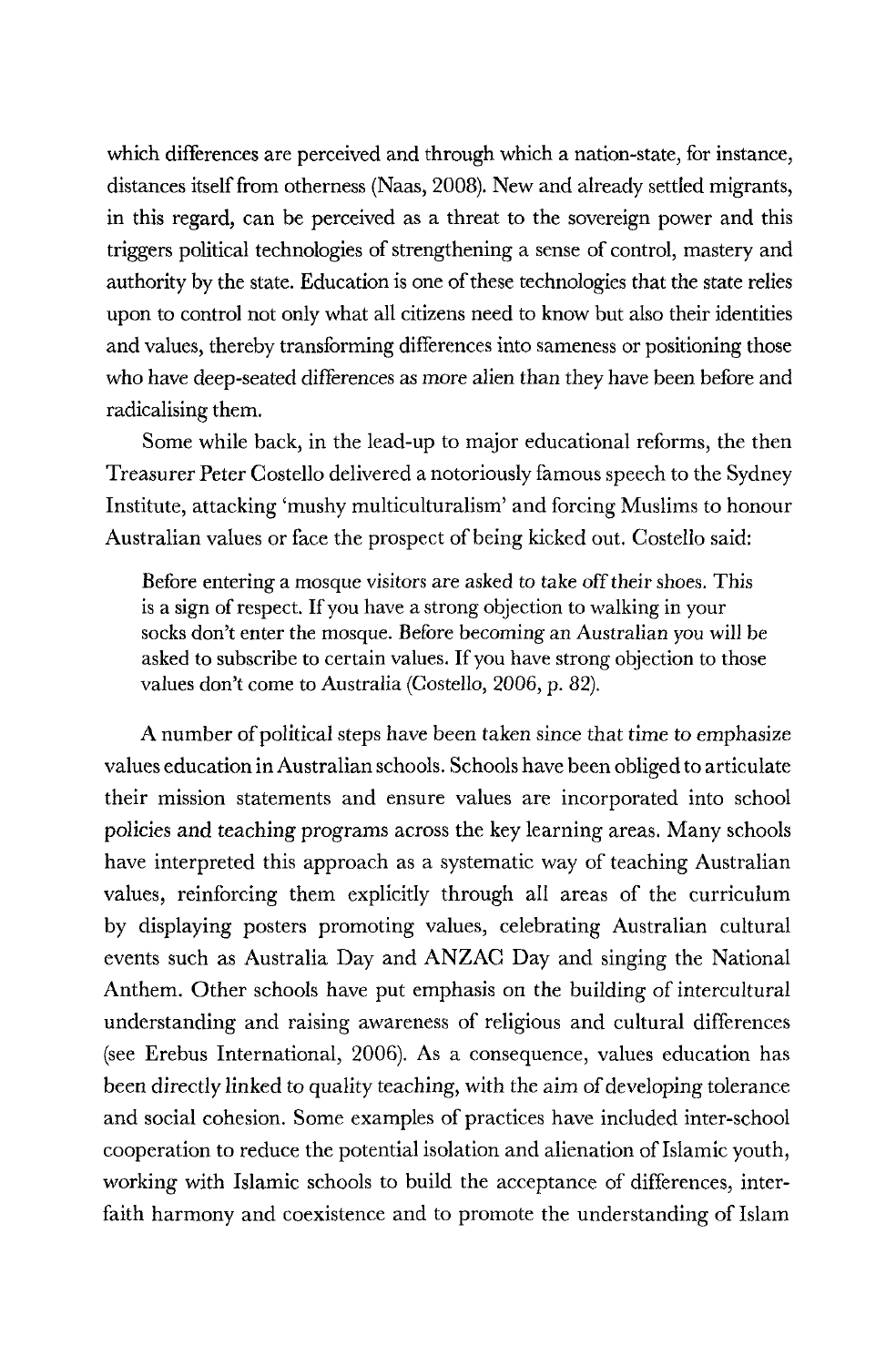among Australian students. Even though the aims have been justified from the point of view of recognition, the original binary logic of 'us' and 'them' as well as the consolidation of Australianness as an imaginary and unitary identity have implicitly drawn new borders of exclusion.

Reflecting on the borders of exclusion in Europe, Balibar (2004) argues that alongside the production of unitary (or unified) identities, due to globalization, migration and transnational processes, run discourses of militant nationalism and ideologies of collective security. This mobilizes communities to 'fortify' themselves and use various forms of power to protect their national, ethnic, social, religious and other borders from interior and exterior strangers who are perceived as a threat to their cohesion.

Similarly, the difficulties faced by many Muslim people today in Australia · can be understood in the context of unitary national narratives of privilege and exclusion as they are told through public policies that engage with cultural diversity. By inscribing the terms of presence of 'others' and the nature of their relations with the host nation in policies, legitimacy has been unwittingly given to discourses that undermine efforts to achieve democratization of citizenship, equality and social justice. Policies of immigration and multiculturalism have been focused on managing different others who reside in Australia or who are intent on settling here. Discourses, emanating from them, have been fraught with confusion, misunderstanding and omissions that have had profound effects on how people are (mis)recognized and how their right to maintenance of cultural identity is imagined.

A particular feature of Australia's engagement with others is that particular groups have been perceived as more threatening and judged more harshly than other groups. This means that some groups are scrutinized more than others and the impact of scrutiny and judgement have profound effects on personal wellbeing, in general, and on Australian Muslim students, more specifically, as they are 'considered to be among the most deprived groups' (Pe-Pua et al, 2010:23).

This chapter explores the inscription and legitimization of exclusion in the national imagination and considers the impacts of exclusion on the nation's responsiveness to multiculturalism and enactments of multicultural teaching practice, in particular with the reference to Muslim students. It traces how ethical perspectives, characteristic of early articulations of multiculturalism,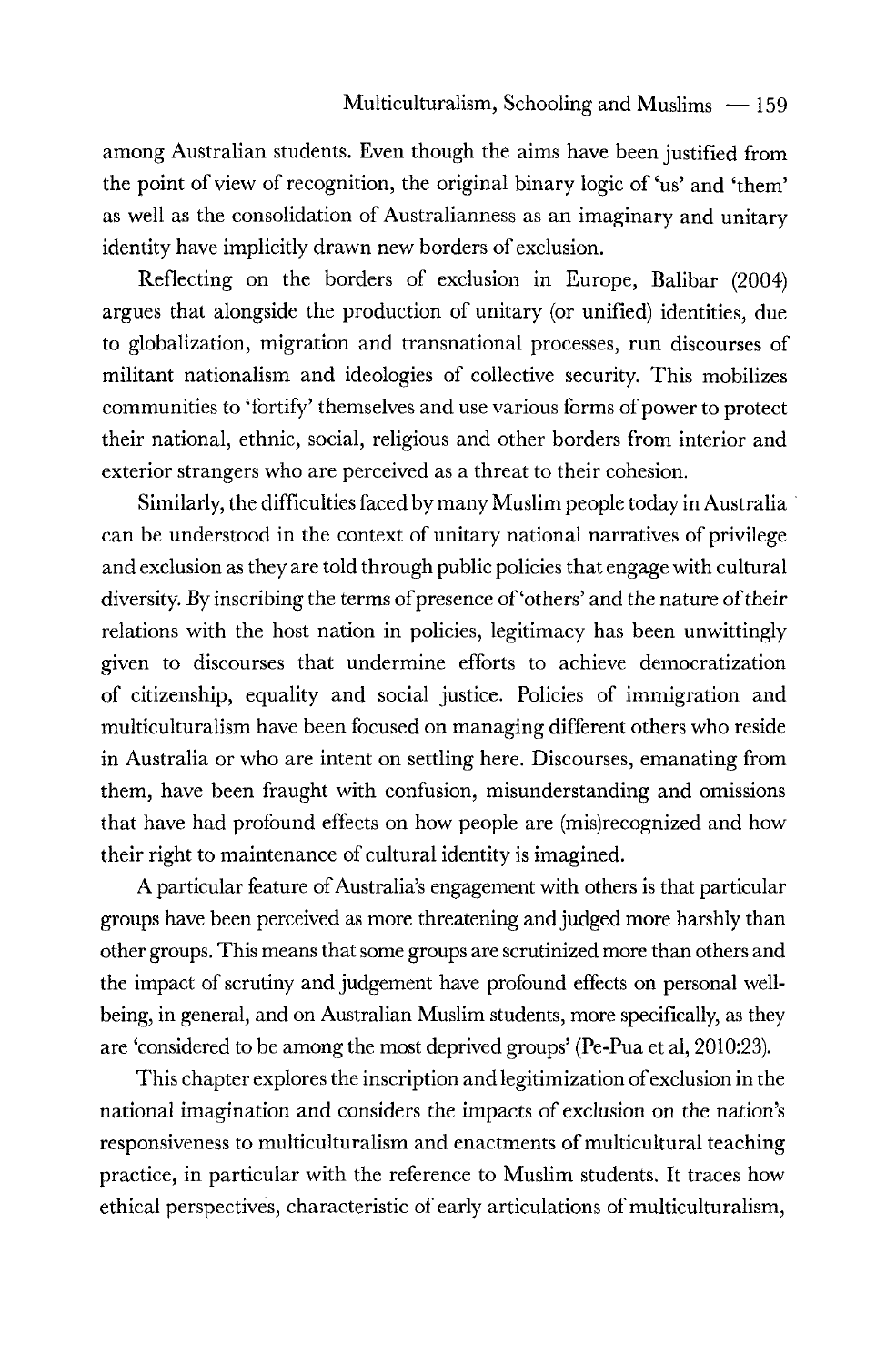#### 160 - *Education Integration ChaUenges*

became consumed by a strategic management agenda. This had the effect of limiting what could be possible in classrooms, thereby alienating many culturally and linguistically diverse students from learning. The authors propose injecting an ethical dimension into how teachers relate to culturally and linguistically diverse students.

#### **Narratives of exclusion in the national imagination**

Political fortifications grounded at the time of European settlement and later inscribed in law through the impost of the White Australia Policy (1902-73) continue to permeate the practice of everyday life. Today many students from Muslim backgrounds are subjected to both verbal and physical abuse, assaults on identity and self worth and structural exclusion (Mansouri & Trembath, 2005). Markers of identity and cultural practices are scrutinized and fiercely debated and many institutions have not been able to respond effectively to racism directed towards Muslim students.

This inhospitality can be understood in the context of political interventions into immigration and multiculturalism that have sought to control the terms of presence, and the nature of our relations with others. The consequences are that the practice of managing explicitly different others, through oppression, has become a part of the nation's narrative of exclusion. Today these sentiments, with respect to Muslims, are reproduced when people assert that 'they should leave their ways behind ... they should become like us' (Dunn, 2009:38).

Those strangers who fail to become culturally and linguistically invisible confront the prejudicial discourses of history: 'Come out here takin' jobs an' think yer own the joint'... 'Why don't yer go back ter yer own bloody country' (Culotta, 1957:52). Historically embedded practices such as these are at odds with Modood's contention that 'equality is not having to hide or apologize for one's origins, family or community but expecting others to respect them and adapt public attitudes and arrangements so that the heritage they representis encouraged rather than contemptuously expected to wither away' (1997:358).

Multiculturalism has offered a way to explore what it means to be with others. Central to the shifting perspectives of Australia's multiculturalism has been recognition of cultural diversity. This ideal, however, brought with it contradictory expectations. Many people expected others to integrate but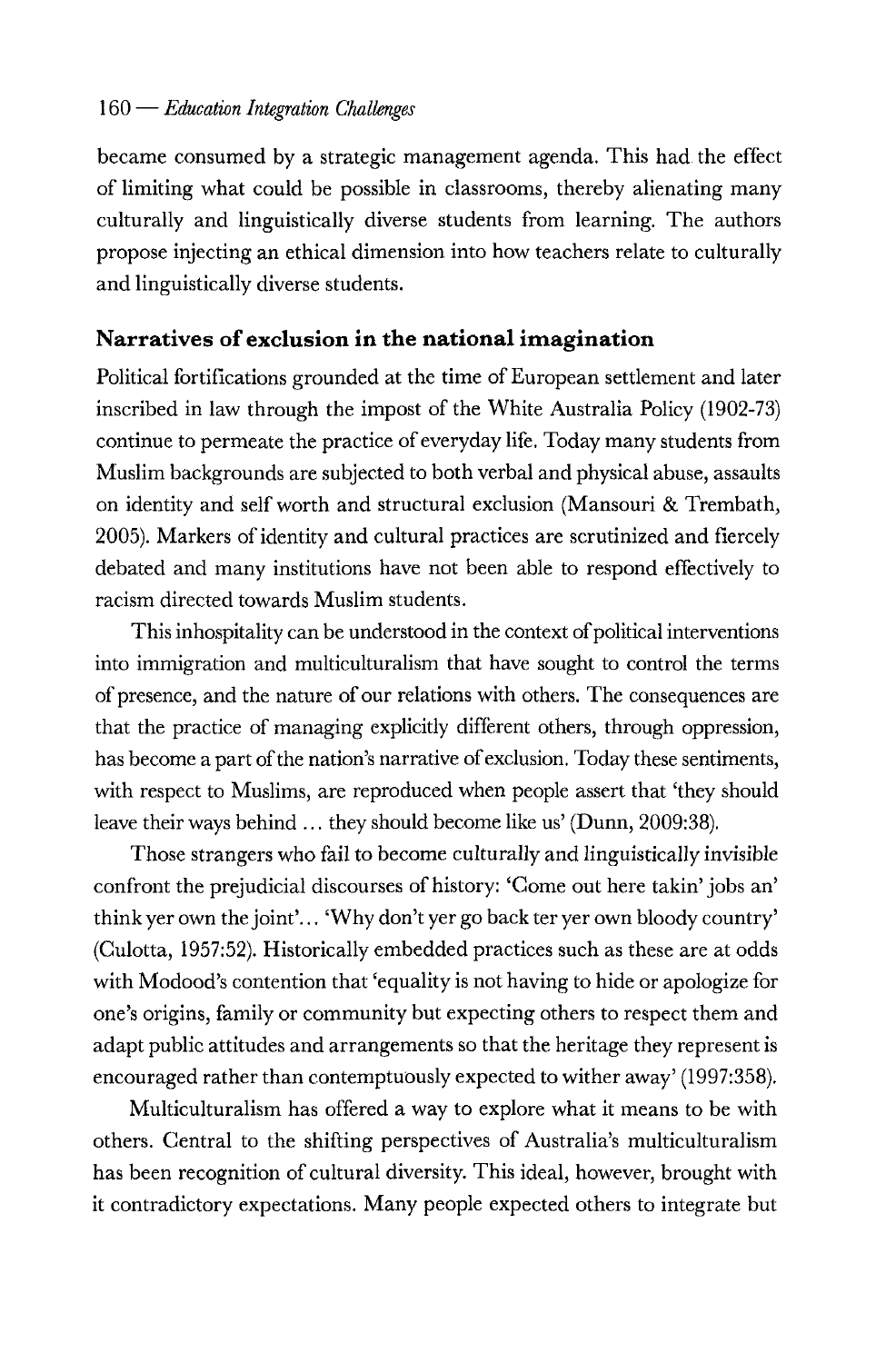would, in Modood's estimation, tolerate 'difference in the private sphere' (1997:358). Other people, however, expected that the right to recognition and respect would be upheld universally. These differing assumptions brought with them untold misunderstandings about what would be recognized, what would be challenged, what could be accommodated and respected, and ultimately, what would be denied. When the state situated the right to the maintenance of culture within an ideal of unity, the potential of multiculturalism to shape ethical relations with others was consumed by a strategic management agenda.

Although multicultural education policies had the effect of advancing support to schools, schools remained centres for the maintenance of monoculturalism. Demands for English-only classrooms denied other languages and the right to maintenance of cultural identity was circumvented. Primacy was rightly assigned to provisions for English language learning. But English only was privileged, at the expense of other languages, cultural knowledge and ways of organising and proceeding with learning. There were few adjustments to curriculum, and practice continued to favour existing institutional and learning arrangements that would hasten integration and support social cohesion. Recognition was routinely reduced to celebrations of exotic aspects of cultures that often took place in the absence of the very communities that were being represented, reducing others and their cultures to narrow sketches of something that others imagined them to be.

A mood of indifference reminiscent of Heidegger's *Fursorge* (2005) became unsettled. Many people 'leapt in', intent on taking over what others were doing. Public demonstrations in Camden, NSW, were held to stop the construction of an Islamic school, the hijab was defined as a symbol of domination, 'drunken mobs' draped with Aussie flags claimed Cronulla Beach casting out 'dirty dog lebs' (Mcllveen & Jones, 2005) and the then Prime Minister Howard's promotion of a shared national identity, grounded in core values and the constitution of an Australian way of life, was designed to fortify the nation.

What was missing in practice was the relationality that begins with recognition and respect and implies reciprocity. Furthermore, by focusing acutely on the achievement of social cohesion, the state unwittingly robbed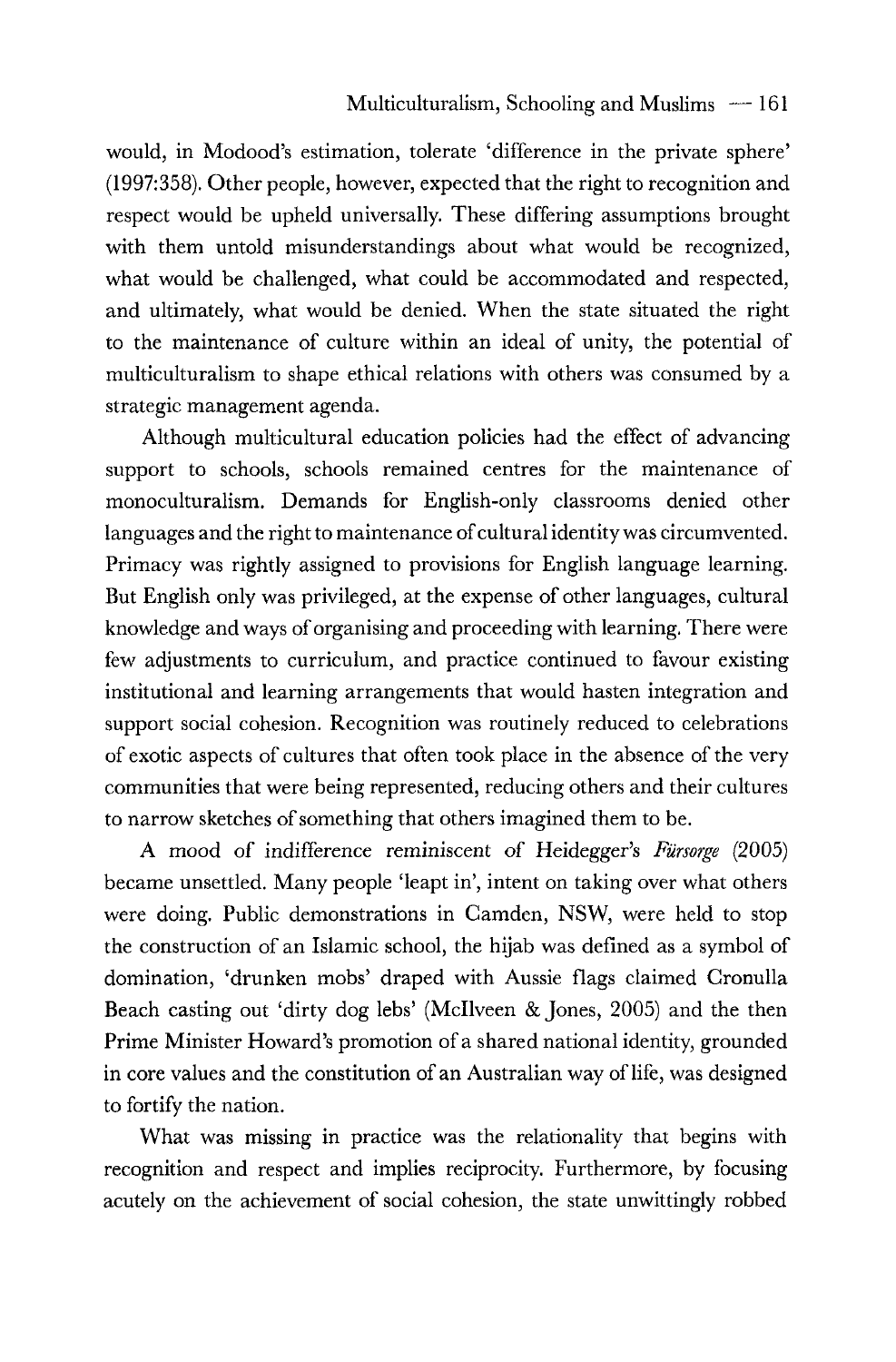people of their right to enter into respectful and robust debate on issues of national significance, which is the foundation of democratic governance. This has the effect of diluting aspirations for agency in schools and other institutions.

The federal government had affirmed the nation's commitment to a shared sense of nationhood, but one that is situated within the ideals of mutual respect and fairness (Australian Multicultural Advisory Council, 2010). Building an authentic shared sense of nationhood relies on significant adjustments to the ways we 'deal with people on the basis of respect, a recognition of what people are, of their history and of their culture' (Fraser, 2012). This implies acknowledging Orientalism, in policy and practice, and enabling respectful cross-cultural engagements, reasserting the importance of ethical intercultural relations and privileging ethical conceptions of citizenship. This would mean that assaults on self-worth and a sense of belonging (see Parekh, 2004; Taylor, 1997) are not the central features of political interventions that have electoral appeal. Education has a significant role to play in levelling the playing field.

The limits to success of multicultural education are situated in misperceptions about how to recognize, respect and respond to students. When the lived experiences of students and their socio-cultural resources are ignored and actively silenced, recognition is reduced to knowing *about.* 

Ethical practice is dangerously compromized when schools set about, often with the best of intentions, to celebrate exotic elements of culture and teaching the cultural mores of representative groups from an insular position. Indeed, Kostogriz et al (2011) argue that a discourse of'partial or selective recognition ... has proven to be as exclusionary as everything it supposedly exceeded' (p. 3). As a result, teaching practice routinely proceeds with minimal adjustments to existing arrangements. The Victorian government (2008) acknowledges the 'challenges in meeting the needs of its culturally and linguistically diverse students' (p. 20). Yet, in practice, it is assumed that these students have a suite of deficits rather than a bank of socio-cultural resources at their disposal. Thus, support is directed to teaching skills that might hasten integration rather than dealing with curriculum deficits and exclusive practice.

An alternative view, proposed by Parekh (2004), is that the struggle for social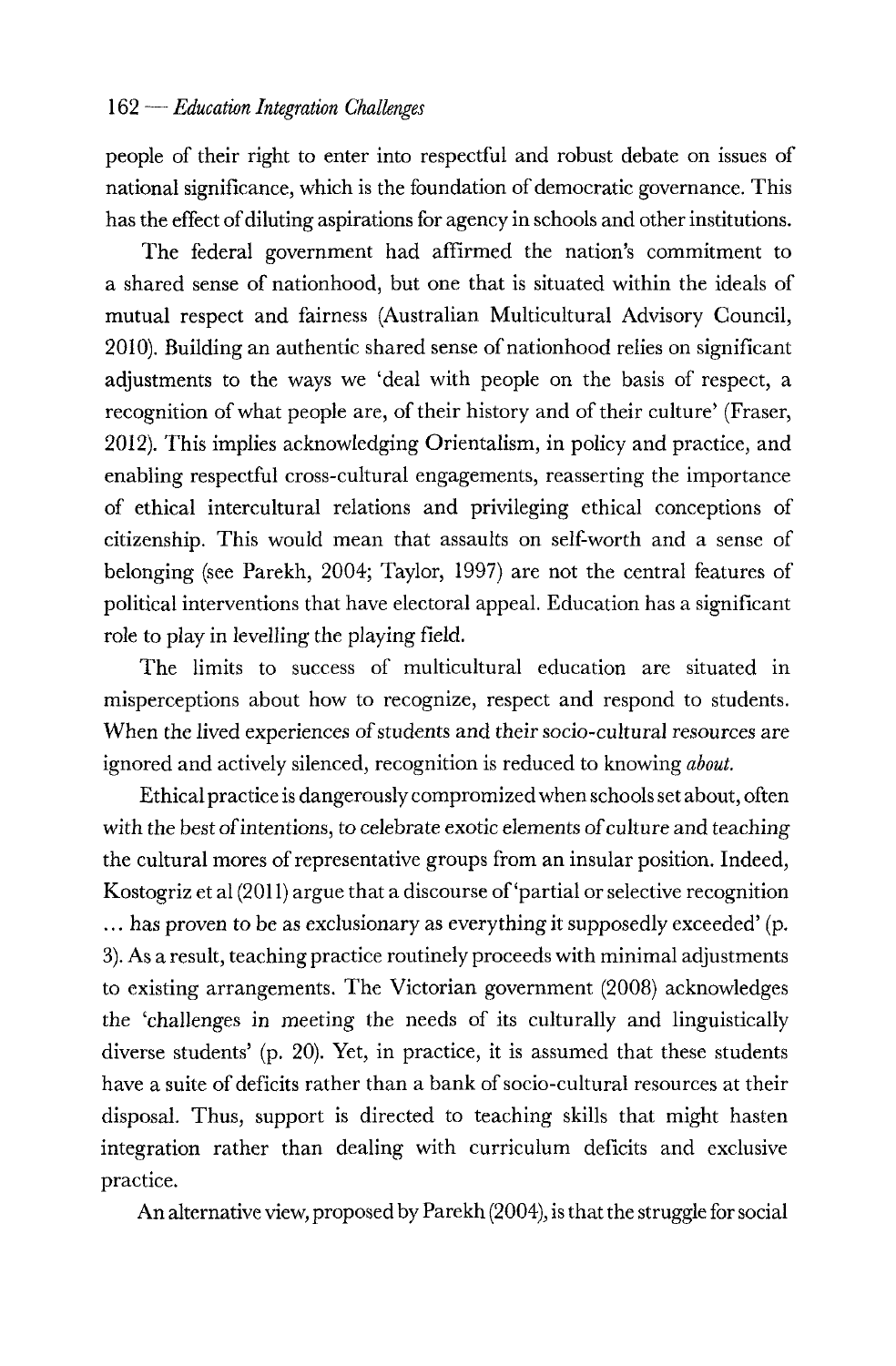justice begins with a clearer understanding of the significance of recognition of identity and this 'depends on dialogical relations with others' (Taylor, 1997:80). This suggests that if there were sustained ethical relations between members of the school community, a condition promoted by the Islamic community, schools could distance themselves from add-on programs and celebrations of exotic aspects of culture as illuminations of recognition. It is this relational aspect of teaching and learning that provides the landscape for challenging exclusion and hierarchies of power and privilege and discourses.

#### **Towards a hospitable teaching practice**

The idea of hospitable education has been currently developed to mitigate exclusion, relations of power and alienation of culturally, linguistically and religiously different students in Australian schools (Kostogriz, 2009, 2011). The notion of hospitality compels educators to ask the question of difference in a particular way: how can these students be responded to respectfully and ethically so that they draw on their cultural resources in the classroom?

First and foremost, for teachers this means appropriating a place for themselves from which they can welcome the other. This also means making a shift from the centeredness on the culturally dominant ways of seeing the world and other people that is imbedded in the curriculum to seeing this knowledge relationally or dialogically with others. Such a shift implies a transposition of one's teaching into the field of ethics.

The idea of hospitable education obliges teachers to think not only about what it means to welcome students who are others but also what it means to accept their identities, values, texts, knowledges and meanings into the learning environment. This is a challenging pedagogical project as it demands the teacher move away from the idea of managing differences though the regulation and validation of learning processes and rather approach the teacher's role as a matter of responsibility  $-$  that is, as a matter of being able to respond to what culturally different students bring to the classroom and to the learning event. It is only then the issue of hospitable education has relevance for teaching in multicultural classrooms.

Multiculturalism, as we have demonstrated above, has been a decisive shift away from the repressive, restrictive and xenophobic inhospitality of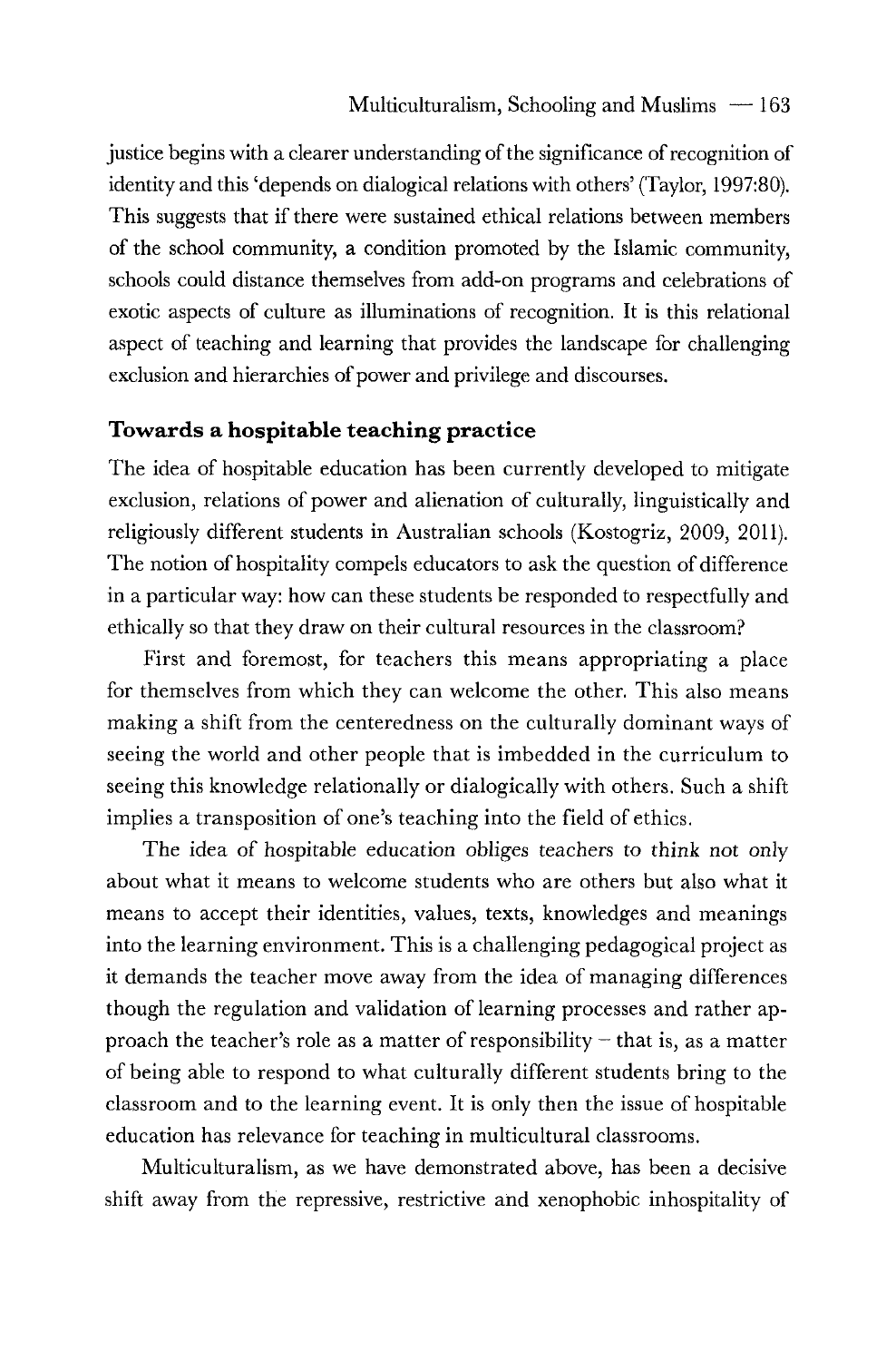#### 164 - *Education Integration Challenges*

national identity and education unified around the concept 'white Australia' to a society and education governed by principles of cultural coexistence and intercultural awareness. As such, multiculturalism is the realization of how one can live and learn with others. But it is not the renunciation of one's mastery and, in turn, is not the realization of hospitality and justice.

One can mention again in this regard such events as the Cronulla riots, the Australian system of detention camps for asylum seekers, current Islamophobia and, related to this, reinforcement of the security state, border protection and the struggle to stop the boats that are arriving from Indonesia. All this can be seen as a retreat from the egalitarian model of multicultural society. Justice in multicultural conditions, if there is such thing (Derrida, 1999), is yet to come and, in many ways, this depends on how we perceive and practise hospitality. Similarly, a just education depends on how we perceive the meaning of hospitality in Australian classroom. Could an ethics of hospitality in education provide the foundations of just education and expel cultural-semiotic violence in relation to Muslim, and other students?

For education to be hospitable and welcoming to the other, it needs to be extended without the imposition of any condition for culturally different students to assimilate. This requires a radical openness and response-ability to the other, for hospitality implies that the other be welcomed as a human being, not as a stereotyped other. This poses a challenge to how one can recognize differences among human beings in a system of schooling that is configured to marginalize and exclude, discipline and punish, homogenize and normalize. Hospitable education entails a restructuring of one's practice and creating possibilities in such a system. It is probably at this point that we need to make a distinction between pedagogical practice (i.e., teaching the other) and ethics (i.e., response-ability to the other). In doing so, we need to argue the primacy of the ethical in teaching. It is only then we can say that being hospitable to and responsible for the other is the very possibility of justice in and through pedagogical practice.

In transforming cultural-linguistic monologism of education, dialogical ethics as a reciprocal hospitality is particularly powerful for it addresses the very act of annihilating the other as an ethical impossibility. Dialogue with the other involves a reversal of the meaning of teaching and learning whereby a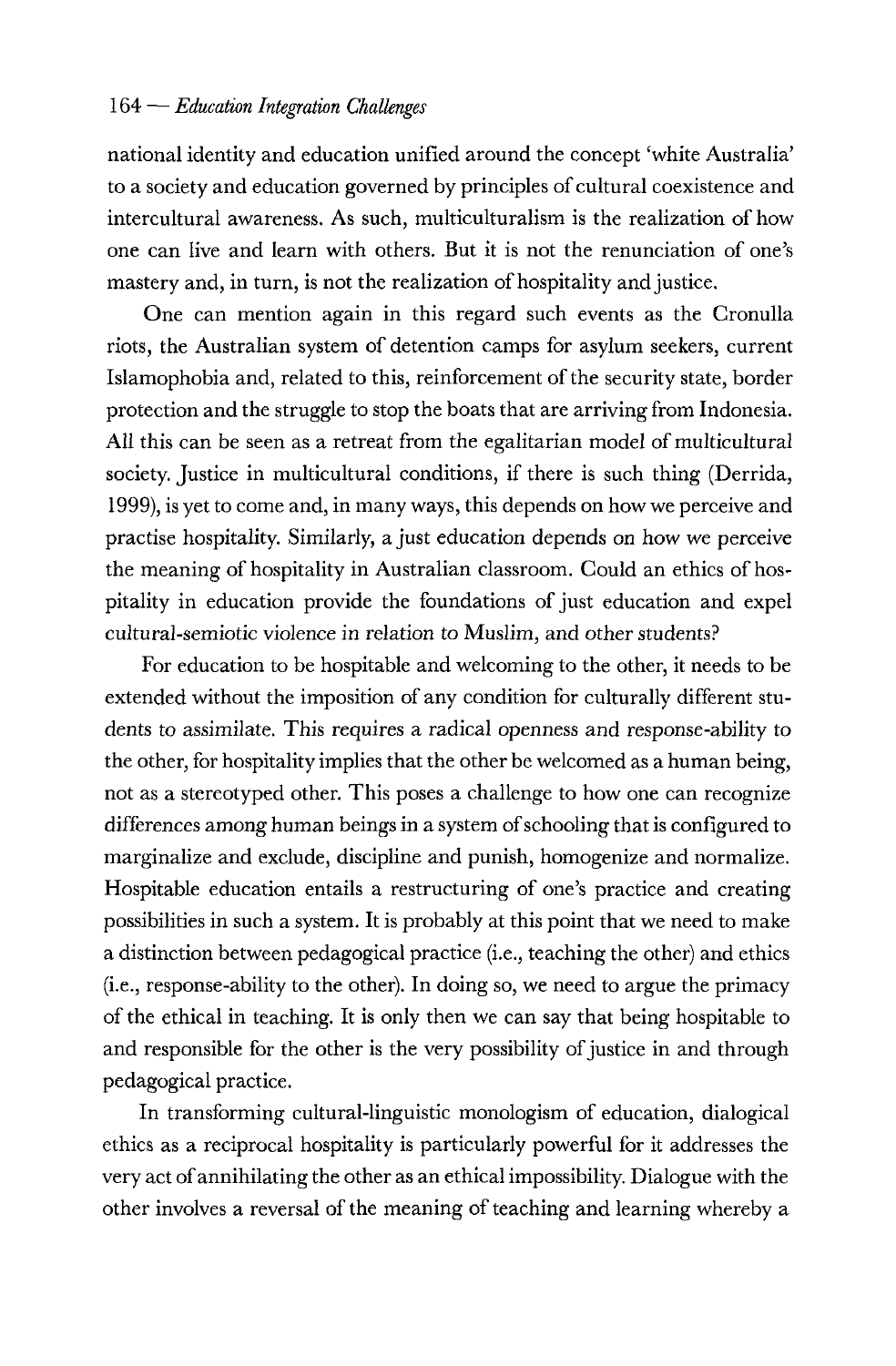teacher is welcomed by those she or he welcomes. This means a radical transformation of the predominate mode of teaching culturally diverse students that often involves one-directional transmission of knowledge by the teacher and its appropriation by these students. The dialogue of recognized differences destabilizes not only the idea of dominant knowledge and meanings but also the very sense of their ownership. That is to say, hospitable education can potentially dismantle the notion of culturally dominant knowledge because it starts with the welcoming of others rather than with asserting one's power to impose knowledge on them. This means that the welcoming teacher can no longer retain its authority over meaning-making, thereby creating a space for the 'surplus of vision' which the other provides to teaching and learning in multicultural classrooms (Bakhtin, 1990). To welcome the Other through the dialogical engagement in learning means, therefore, expanding the horizon of meaning-making and intercultural understanding. In this regard, dialogical ethics springs from recognition of the fact that the Other has a power to shape my understanding of the world – that is, my worldview.

Hospitality injects a moral dimension into how teachers can relate to culturally and linguistically diverse students before these relations have become mediated by curriculum frameworks and rationalized as teaching targets and learning outcomes. The key issue here is shifting the focus away from the ideologically mediated ways of relating to migrant and minority students and to the primacy of ethics in everyday classroom events, as a responsibility for their welfare, their futures and, in turn, for the future of the multicultural society in which they live. This is a question of shifting away from learning how to live *side-by-side* with strangers and to learning how to live with *them.face-to-face.* Needless to say, the possibility of interrupting the cultural, linguistic or epistemological violence towards cultural-linguistic diversity will depend on engaging all students in dialogical learning and restoring a sense of the agency of those others who have been excluded, marginalized or demonized in the process of inhospitable education.

#### **References**

Australian Multicultural Advisory Council (AMAC) (2010). The people of Australia. *The Australian multicultural advisory council's statement on cultural diversity and recommendations to government.* Canberra: AGPS.

Bakhtin, M. (1990). *Art and answerability.* Austin, TX: University of Texas Press.